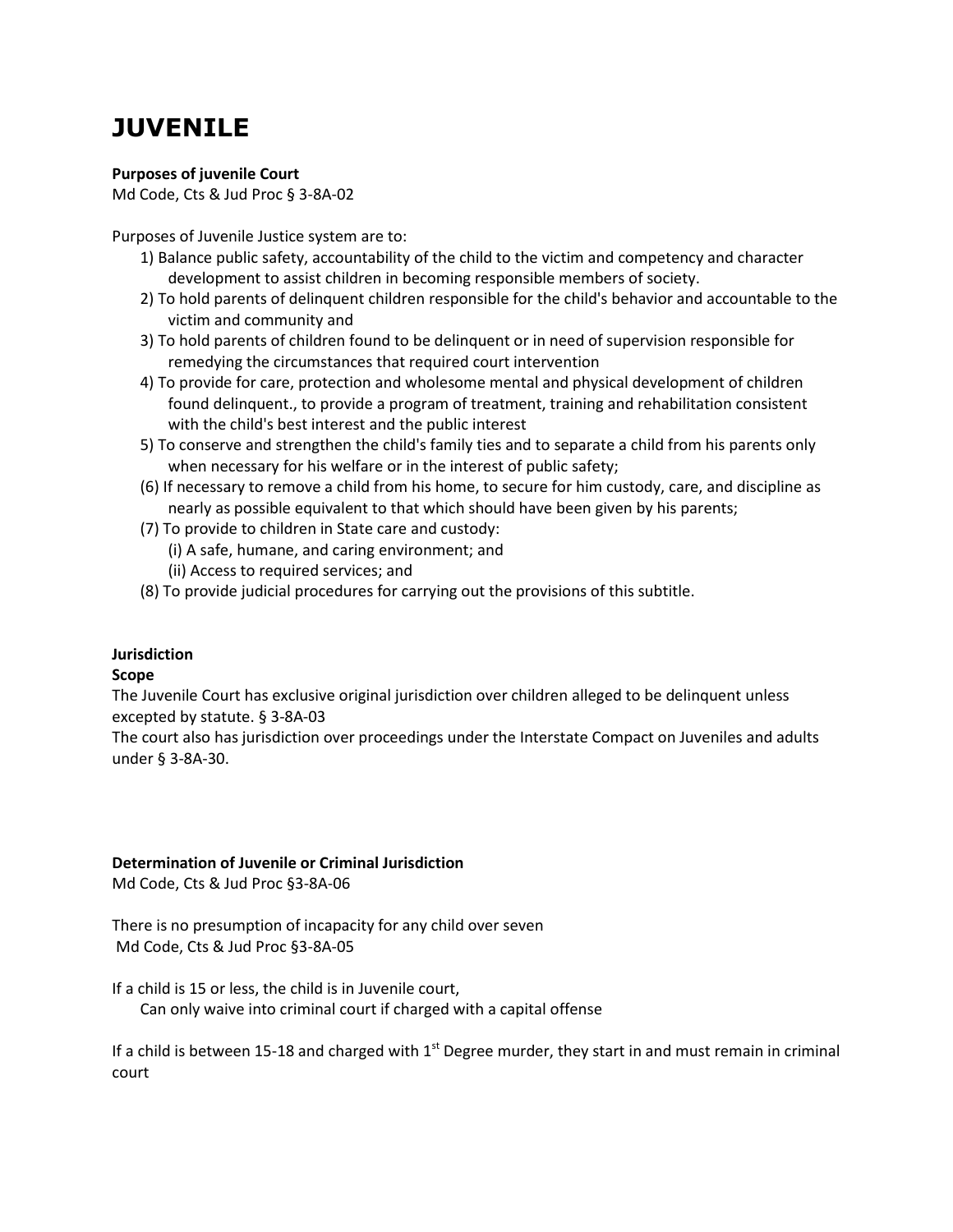If a child is 16-18 they start in, but don't necessarily stay in, criminal court, if they commit: Abduction & kidnapping, Second degree murder, Voluntary manslaughter, Second degree rape Second & third degree sexual offense, Robbery with dangerous weapon, Handgun offenses, Carjacking, First degree assault, Vehicle & boat offenses

A child is ineligible for transfer into juvenile court if previously convicted of a capital offense or one of the above. A child can not transfer from criminal to juvenile if previously adjudicated delinquent after transfer.

If a child is 16-18, and starts in juvenile court, the child is eligible for waiving into criminal court

#### **Factors to determine discretionary jurisdiction**

Factors to consider when waiving from juvenile court to criminal court and vice versa Standard is preponderance of evidence

- 1) Age of juvenile
- 2) Mental & physical condition of juvenile
- 3) Amenability of juvenile to juvenile treatment
- 4) Nature of offense & participation
- 5) Public safety

When waiving from juvenile to criminal, judge or master assumes facts in petition are true (assume guilt)

When transferring from criminal to juvenile, judge does not assume facts alleged are true (assume innocence)

#### **Competency for adjudication**

The court can at any time during proceedings, following motion by court or party, stay proceedings and order competency evaluation. Upon completion of the evaluation, the court shall hold a competency hearing. § 3-8A-17.1.

#### **Delinquency Petition**

Md Code, Cts & Jud Proc § 3-818

#### **Content**

Petition must allege delinquent acts, including facts and elements of what would be crime if committed by adult.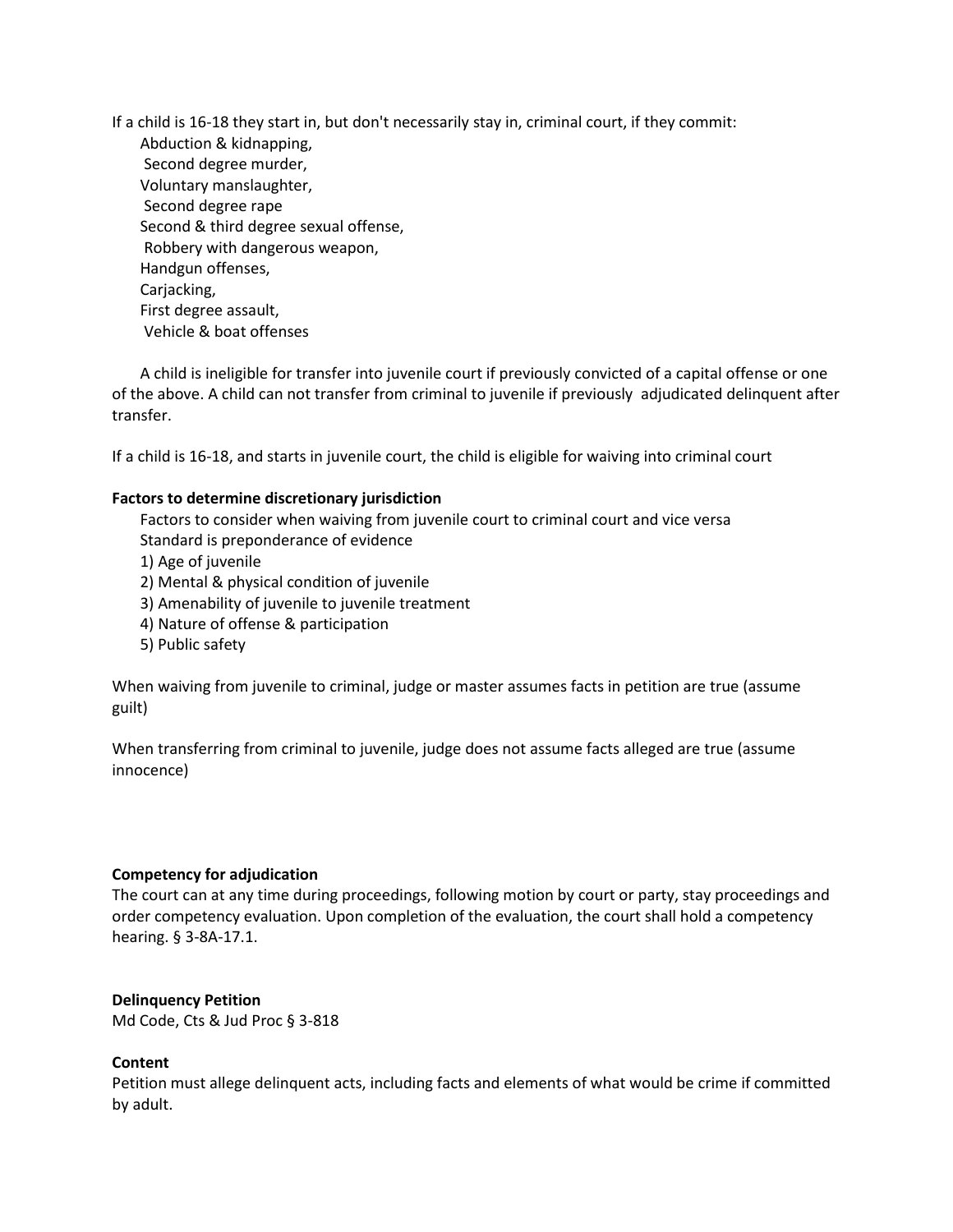# **Hearings**

#### **Nature of hearings, applicability of criminal rules of procedure**

Hearings are civil in nature and not criminal. No child shall be convicted of a criminal act in the juvenile court. Rules of criminal procedure do not apply in juvenile court.

Constitutional requirements which apply equally to state criminal trials and to the adjudicative phase of state juvenile court delinquency proceedings are the rights to appropriate notice, to counsel, to confrontation and to cross-examination, and the privilege against self-incrimination.

*In re Carter,* 20 Md.App. 633, (1974)

If the hearing is conducted by a judge and the judge's order includes placement outside of the home, the judge is required to announce in open court and file with the clerk a statement of the reasons for the placement. A commitment ordered by a master is subject to the approval of the court.

A child may not be detained at, or committed or transferred to, a penal institution or other facility used primarily for the confinement of adults charged with or convicted of a crime, except as permitted by statute when a child is transferred to another court for criminal prosecution.

Md Code, Cts & Jud Proc § 3-823

#### **Adjudicatory Hearing**

If jurisdiction is not waived by the juvenile court, the court must hold an adjudicatory hearing within 60 days. If the child is detained, the hearing must be within 30 days. If a waiver petition is filed, a waiver hearing must be held within 30 days.

# **Disposition Hearing**

Disposition hearing must be held immediately after the adjudicatory hearing unless the court or party moves that the hearing be delayed. Hearing must take place within 30 days of the adjudicatory hearing.

# **Applicability of Constitutional Rights**

#### **Counsel**

A child is entitled to the assistance of counsel at every stage of any juvenile proceeding except for violation of peace order. Child is allowed to waive counsel, but the court must question child in open court to determine if waiver is knowing and intelligent. The court must inform child of rights. Md Code, Cts & Jud Proc §3-8A-20

# **Speedy trial**

*In re Thomas J.,* 372 Md. 50 (2002) Juveniles have right to speedy trial

# **Burden of Proof, due process generally**

*In re Winship*, 397 U.S. 358 (1970)